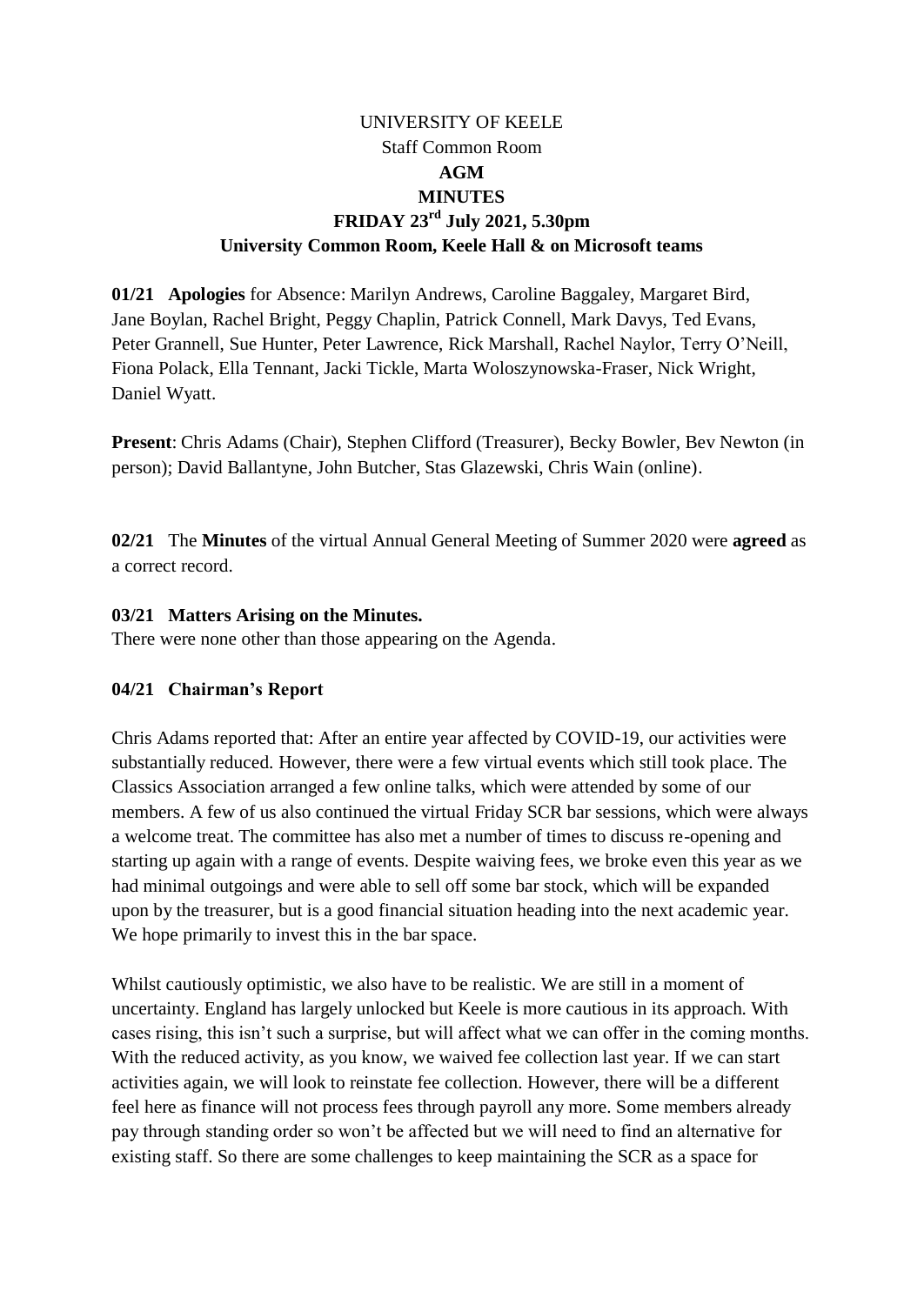people to meet and relax (with this quite reliant on in person socialising), offering simple membership options and payment plans for the members and providing value for money. As it stands, we do hope to open the bar again for the start of term and resume some of our regular activities – for example wine tastings, brewery tours and the new staff buffet (or substitute buffet). Prior to that, we also hope to hold an SCR summer party on the lawns of Keele Hall. Any old stock in the bar will be up for heavily discounted prices or given away for free. There is still a bit of negotiation to get that one through though! Also, we believe we have a solution for payment involving paypal but more information on this will be provided in the Autumn.

All our committee members have agreed to stay on and I thank them for this and their input this year as we maintain a little bit of protocol. We have a couple of new staff looking to join the committee which is great. There may be a bumpy restart but hopefully we can recruit and retain members to start the new academic year, put on some fun events and keep the SCR going.

### **05/21 Treasurer's Report**

*Accounts for 2019-2020*. The 2019-20 accounts were almost a year old, because of Covid. For a statement of the account, see the minute book. Stephen Clifford reported that the year under review was basically a scaled down version of a normal one, except that when we suspended operations we had had most of the Friday night opening weeks, with only a few to come in the summer, while we incurred no wage costs at lunchtime after March, during much of which there is normally no Friday income to offset the costs. This led to the Bar profit margins actually being higher than the year before, on a lower turnover. Fortunately our stock levels were much lower at Lockdown than in July 2019, and we had not yet ordered extra in for summer opening. This meant we had less out of date stock to write off – up to the present date mainly beer, crisps and biscuits, with soft drinks also now (July 2021) going out of date.

The proposal that the accounts be agreed and adopted was **carried** unanimously.

Stephen also reported that the current position, nearly at the end of the 2020-21 financial year, was that, as Chris had said, we had more or less broken even, other than having to write off some stock. Our bank accounts were at approximately the same level they had been a year before. As Chris had also said University Payroll would not be collecting subscriptions from salaried members in future, but we had set up a business PayPal account, as well as a standing order facility, for the resumption of subscriptions in October 2021. Details would be circulated to members by that date.

#### **06/21 Election of Committee for 2021/2022**

Chris reported that Stephen was willing, on a strictly short term basis for the coming year, to take office if the meeting wished, as Secretary & Treasurer, since he had been doing this throughout lockdown. With that addition, he proposed the Committee's nominations for the SCR Committee *en bloc.* There being no other nominations, this was **carried** unanimously: